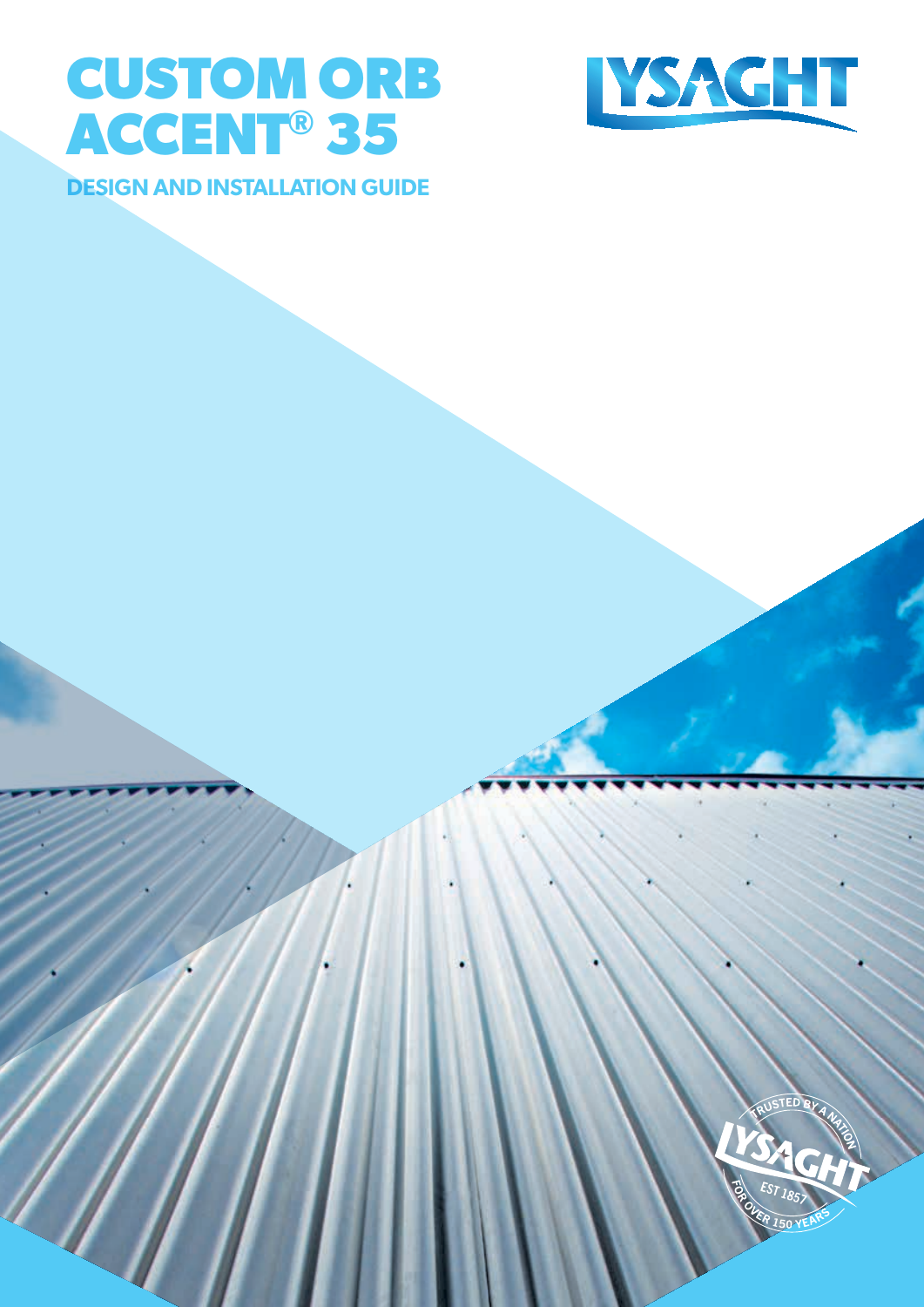# **LYSAGHT CUSTOM ORB ACCENT® 35**

# **COMMERCIAL CORRUGATED STEEL CLADDING**

With corrugations 120% deeper and 50% wider than traditional corrugated profiles CUSTOM ORB ACCENT<sup>®</sup> 35 is ideally suited to the large cladding areas in modern industrial, commercial, residential and recreational buildings.

The combination of deeper, wider ribs also delivers real performance benefits over the life of a building. Stronger than traditional corrugated not only means it's tougher, thereby reducing the potential for damage during installation and maintenance, but also means it can span greater distances leading to potential structural cost savings in building design.

CUSTOM ORB ACCENT® 35 also extends the design possibilities for corrugated roofing with exceptional water carrying capacity that means it can be used at roof pitches down to 2 degrees (1 in 30).



# **MATERIAL SPECIFICATIONS**

ZINCALUME® aluminium/zinc alloy-coated steel complying with AS 1397:2011 G550 (550 MPa minimum yield stress), AZ150 (150g/m2 )

Next Generation ZINCALUME® aluminium/zinc/magnesium alloy-coated steel complies with AS 1562.1 and AS 1397 G550, AM125 (550 MPa minimum yield stress, 125g/m<sup>2</sup> minimum coating mass).

COLORBOND® steel base metal thickness is 0.48mm.

The COLORBOND® Metallic and/or pre-painted steel complies with AS/NZS 2728:2007.

ZINCALUME® steel/COLORBOND® coated steel provides a minimum of twice the life of conventional galvanised steel in the same environment for the same coating thickness. Both COLORBOND® Metallic and COLORBOND® Ultra steel have minimum order quantities and longer lead times.

# **COLOURS**

CUSTOM ORB ACCENT® 35 is available in unpainted ZINCALUME® coated steel and is also available in pre-painted COLORBOND® steel colours of SURFMIST®, SHALE GREY®, WOODLAND GREY® and WINDSPRAY®.

# **COLORBOND® STEEL WITH THERMATECH® TECHNOLOGY**

THERMATECH® solar reflectance technology is now included in the standard COLORBOND® steel palette. COLORBOND® steel with THERMATECH® technology reflects more of the sun's heat, allowing both roofs and buildings stay cooler in summer. In moderate to hot climates, compared to roofing materials of similar colour with low solar reflectance, COLORBOND® steel with THERMATECH® can reduce annual cooling and energy consumption by up to 20%.

# **LENGTHS**

Sheets are supplied custom cut. Sheet lengths of up to 23m can be used before an expansion joint is required.

# **MASSES**

The mass will vary slightly depending upon the metallic coating and the COLORBOND® system selected. Indicative masses are  $4.0$ kg/m and  $5.5$ kg/m<sup>2</sup>.

# **TOLERANCES**

Length: + 10mm, – 10mm, Width: + 4mm, – 4mm

# **MAXIMUM SUPPORT SPACINGS**

The maximum recommended support spacings are based on testing in accordance with AS 1562.1-1992, AS 4040.1-1992 and AS 4040.2-1992.

Roof spans consider both resistance to wind pressure and light roof traffic (traffic arising from incidental maintenance). Wall spans consider resistance to wind pressure only. The pressure considered is based on buildings up to 10m high in Region B, Terrain Category 3, M<sub>s</sub>=0.85, M<sub>i</sub>=1.0, M<sub>t</sub>=1.0 with the following assumptions made:

# **ROOFS:**

 $C_{pi}$  = +0.20,  $C_{pe}$  = -0.90, K<sub>1</sub> = 2.0 for single and end spans,  $K = 1.5$  for internal spans.

# **WALLS:**

 $C_{pi}$  =+0.20,  $C_{pe}$  =-0.65, K<sub>1</sub>=2.0 for single spans and end spans,  $K$ =1.5 for internal spans.

These spacings may vary by serviceability and strength limit states for particular projects.

# **MAXIMUM SUPPORT SPACING (MM)**

|                            | <b>BMT</b> |
|----------------------------|------------|
| <b>Type of Span</b>        | 0.48mm     |
| <b>Roofs</b>               |            |
| Single span                | 1300       |
| End span                   | 1600       |
| Internal span              | 2400       |
| Unstiffened eaves overhang | 200        |
| Stiffened eaves overhang   | 600        |
| <b>Walls</b>               |            |
| Single span                | 2100       |
| End span                   | 2700       |
| Internal span              | 2700       |
| Overhang                   | 200        |

For roofs: the data are based on foot-traffic loading.

For walls: the data are based on pressures (see wind pressure table). Table data are based on supports of minimum 1mm BMT.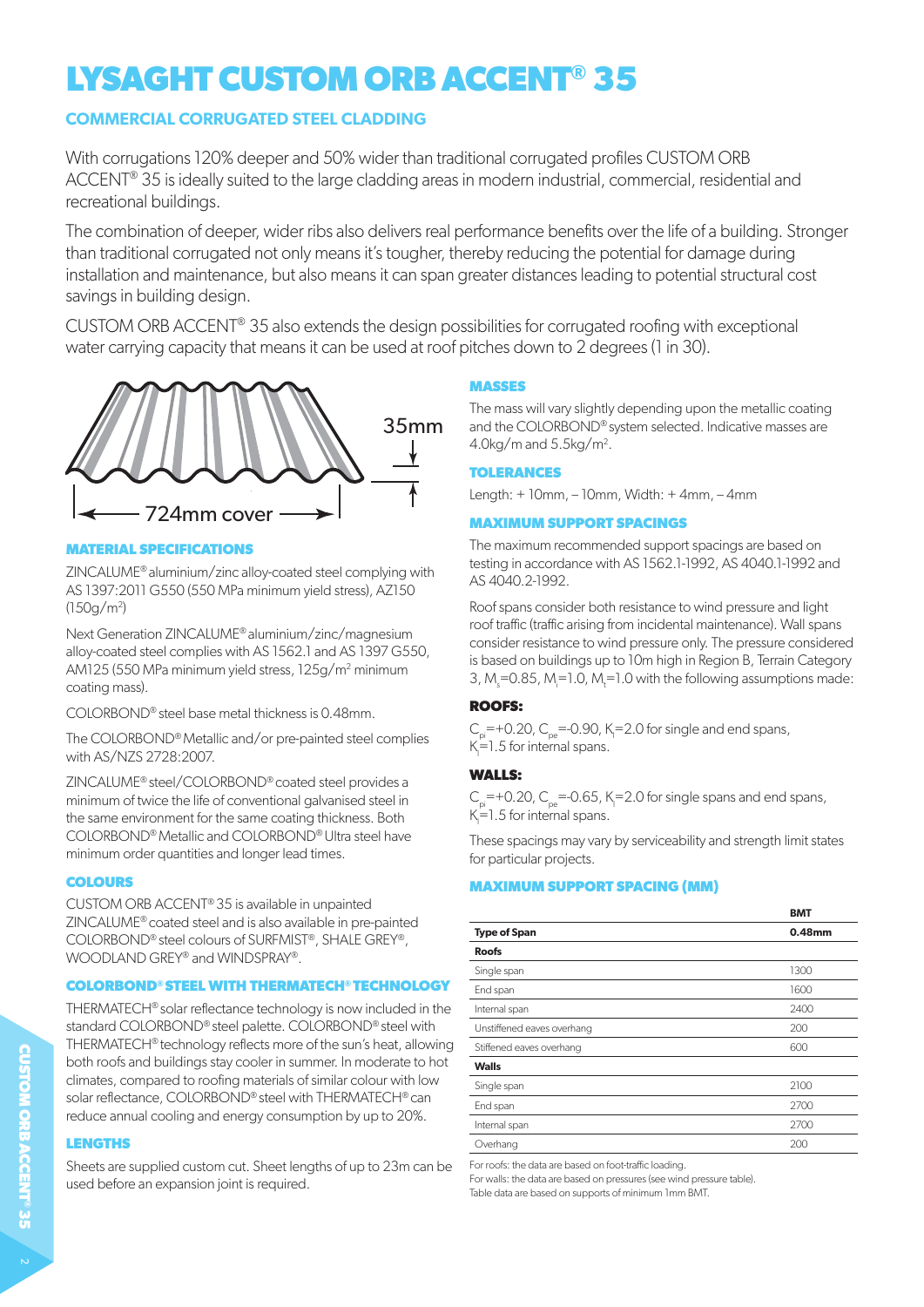#### **CUSTOM ORB ACCENT® 35: LIMIT STATE WIND PRESSURE CAPACITIES (KPA) 0.48MM BMT**

| <b>Span Type</b> | <b>Limit State</b> | Span (mm) |       |       |      |      |      |      |      |  |  |  |  |
|------------------|--------------------|-----------|-------|-------|------|------|------|------|------|--|--|--|--|
|                  |                    | 600       | 900   | 1200  | 1500 | 1800 | 2100 | 2400 | 2700 |  |  |  |  |
| Single           | Serviceability     | 8.97      | 7.97  | 6.59  | 4.50 | 2.80 | .44  |      |      |  |  |  |  |
|                  | Strength           | 11.88     | 11.88 | 11.88 | 8.00 | 5.80 | 4.19 |      |      |  |  |  |  |
| End              | Serviceability     | 6.3       | 5.61  | 3.50  | 2.38 | 1.81 | 49.۱ | i.26 | 1.19 |  |  |  |  |
|                  | Strength           | 11.61     | 11.61 | 9.00  | .08  | 5.42 | 4.08 | 3.00 | 2.19 |  |  |  |  |
| Internal         | Serviceability     | 3.65      | 3.42  | 2.67  | 2.08 | 1.61 | 1.20 | 1.00 | 0.90 |  |  |  |  |
|                  | Strength           | 10.17     | 10.17 | 8.60  | 7.02 | 5.66 | 4.30 | 3.55 | 3.31 |  |  |  |  |

Table data are based on supports of minimum 1mm BMT.

# **SPAN TYPES**

Roofing & Walling Profiles



Walling Profiles Only



#### **LIMIT STATES WIND PRESSURES** 230 230 140 140

CUSTOM ORB ACCENT® 35 offers the full benefits of the latest methods for modelling wind pressures. The Wind Pressure capacity 11 The conducted at Lysaght's NATA-<br>100 table is determined by full scale tests conducted at Lysaght's NATAregistered testing laboratory, using the direct pressure-testing rig. Shaacted at Eybaght<br>Airect pressure testi

Insting was conducted in accordance with AS 1562.1:1992 Design and Installation of Sheet Roof and Wall Cladding—Metal, and AS 4040.2:1992 Resistance to Wind Pressure for Non-cyclonic Barge Regions. TOT TYOTT  $\ddot{\phantom{1}}$ Pressure for Non-

-<br>The pressure capacities for serviceability are based on a deflection limit of (span/120) + (maximum fastener pitch/30). Valley serviceability are based on a c .<br>20

The pressure capacities for strength have been determined by The pressure capacities for strength have been determined by the cladding to failure (ultimate capacity). These pressures resurig the cladding to laithe (unimate capacity). These pressures<br>are applicable when the cladding is fixed to a minimum of 1.0mm, G550 steel. For material less than 1.0mm thick, seek advice from our information line.

#### **ADVERSE CONDITIONS**

If this product is to be used in marine, severe industrial, or unusually corrosive environments, ask for advice from our information line.

#### **MAXIMUM ROOF LENGTH FOR DRAINABLE (M)**

| <b>Peak Rainfall Intensity</b> | <b>Roof Slopes (degrees)</b> |    |     |     |     |     |  |  |  |  |  |  |  |
|--------------------------------|------------------------------|----|-----|-----|-----|-----|--|--|--|--|--|--|--|
| (mm/hr)                        |                              | 2  | з   | 5   | 7.5 | 10  |  |  |  |  |  |  |  |
| 100                            | ۰                            | 90 | 103 | 124 | 143 | 161 |  |  |  |  |  |  |  |
| 150                            | ٠                            | 60 | 69  | 82  | 95  | 107 |  |  |  |  |  |  |  |
| 200                            | ٠                            | 45 | 51  | 62  | 72  | 64  |  |  |  |  |  |  |  |
| 250                            | ٠                            | 36 | 41  | 49  | 57  | 64  |  |  |  |  |  |  |  |
| 300                            | ٠                            | 30 | 34  | 41  | 48  | 54  |  |  |  |  |  |  |  |
| 400                            |                              | 23 | 26  | 31  | 36  | 40  |  |  |  |  |  |  |  |
| 500                            | ٠                            | 18 | 21  | 25  | 29  | 32  |  |  |  |  |  |  |  |

#### **MINIMUM ROOF PITCH**

Use CUSTOM ORB ACCENT® 35 for roof pitches as low as 2° (1 in 30).

# **NON-CYCLONIC AREAS**

The information in this brochure is suitable for use only in areas where a tropical cyclone is unlikely to occur as defined in AS 1170.2:2011.



# **CUSTOM ORB ACCENT® 35 FLASHINGS AND CAPPINGS**

Standard flashings and cappings are available. (See below.)

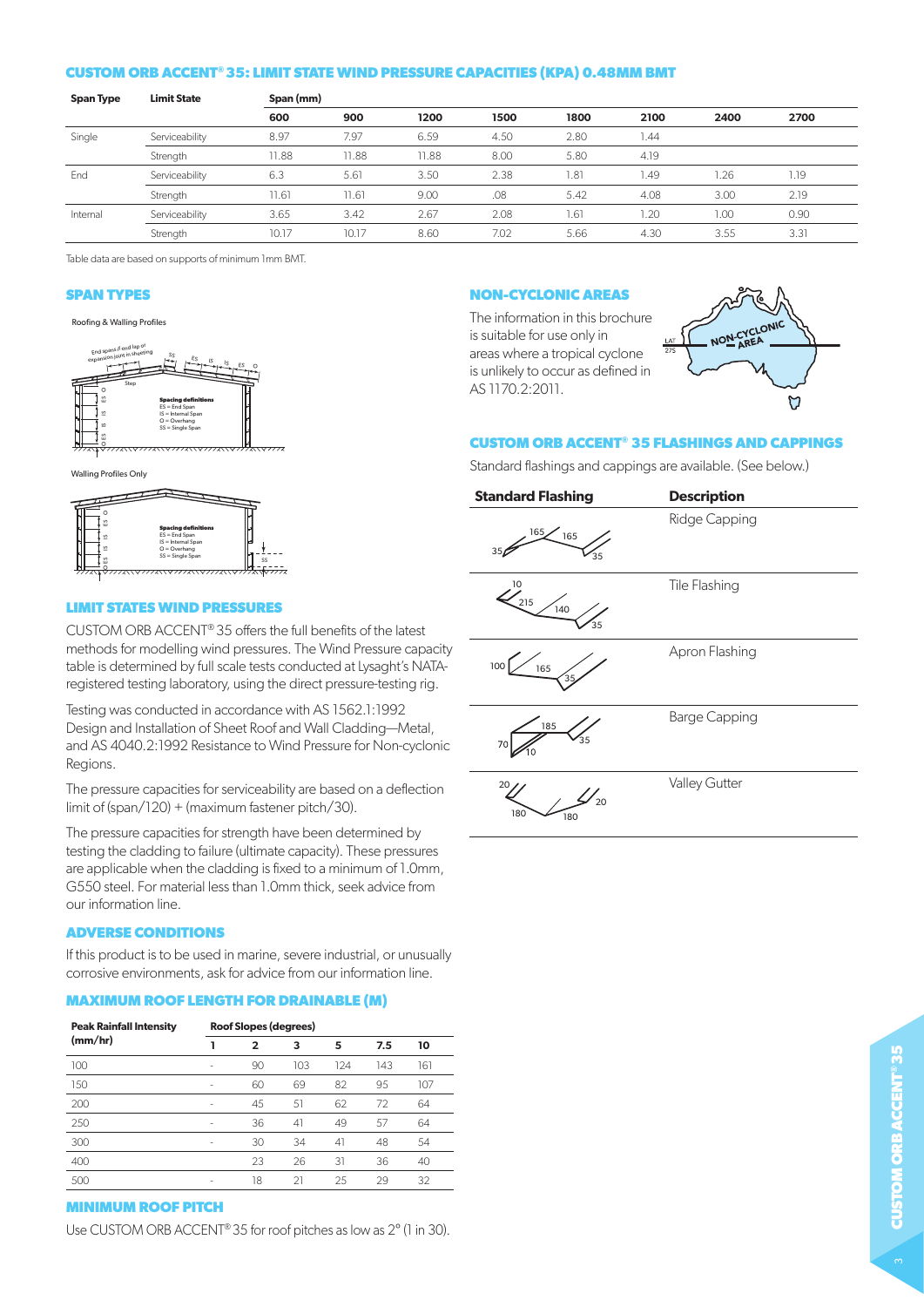# **INSTALLATION**

# **FASTENING SHEETS TO SUPPORTS**

CUSTOM ORB ACCENT® 35 is pierce-fixed to timber or steel supports. This means that fastener screws pass through the sheeting.

You can place screws through the crests or in the valleys. To maximise watertightness, always place roof screws through the crests. For walling, you may use either crest or valley-fixing.

Always drive the screws perpendicular to the sheeting, and in the centre of the corrugation or rib.

Don't place fasteners less than 25mm from the ends of sheets.

# **SIDE-LAPS**

CUSTOM ORB ACCENT® 35 is overlapped at the sides 1.5 corrugations. It is generally considered good practice to use additional side-lap fasteners along side-lap between the support, however when cladding is supported as indicated in maximum support spacings, side-lap fasteners are not usually needed for strength.

# **END-LAPS**

End-laps are not usually necessary because CUSTOM ORB ACCENT® 35 is available in long lengths.

If you want end-laps, seek advice from our information line on the sequence of laying and the amount of overlap.

#### **ENDS OF SHEETS**

It is usual to allow roof sheets to overlap into gutters by about 50mm. The valleys of sheets should be turned-up at upper ends.

### **LAYING PROCEDURE**

For maximum weather-tightness, start laying sheets from the end of the building that will be in the lee of the worst-anticipated or prevailing weather.

Lay sheets toward prevailing weather. Also, it is much easier and safer to turn sheets on the ground than up on the roof.

Before lifting sheets on to the roof, check the way up and the overlapping side is tower from which installation will start.

Place bundles of sheets over or near firm of roof members.

#### **SHEET COVERAGE**

| Width of Roof (m) 3 4 5 6 7 8 9 10 11 12 13 14 15 16 17 18 19 20 30         |  |  |  |  |  |  |  |  |  | , 40 50 |  |
|-----------------------------------------------------------------------------|--|--|--|--|--|--|--|--|--|---------|--|
| Number of Sheets 5 6 7 9 10 11 13 14 15 17 18 20 21 22 24 25 26 28 41 55 69 |  |  |  |  |  |  |  |  |  |         |  |

#### **FASTENERS WITHOUT INSULATION**

|                    | <b>Fix to Steel</b><br>Single & lapped<br>steel thickness<br>$\geq$ 0.55 up to 1.0mm BMT | <b>Fix to Steel</b><br><b>Single steel thickness</b><br>$\geq 1.0$ mm BMT<br>up to 3.0mm BMT | <b>Fix to Steel</b><br><b>Total lapped thickness</b><br>$\geq$ 1.00 BMT<br>up to 3.8mm BMT | <b>Fix to Timber Hardwood</b><br>$JI-J3$                                       | <b>Fix to Timber Softwood</b><br>J4                                                                  |
|--------------------|------------------------------------------------------------------------------------------|----------------------------------------------------------------------------------------------|--------------------------------------------------------------------------------------------|--------------------------------------------------------------------------------|------------------------------------------------------------------------------------------------------|
| <b>Crest Fixed</b> | Roof Zips M6-11x65                                                                       | 12-14x68. Metal Teks HG, HH                                                                  | 12-14x68. Metal Teks HG. HH                                                                | 12-11x65, Type 17 HG, HH                                                       | 12-11x65, Type 17 HG, HH<br>or<br>Roof Zips M6-11x65 HG, HH                                          |
| <b>Pan Fixed</b>   | 10-16x16, Metal Teks, HH<br>or<br>10-16x25 Designer Head<br>or<br>Roof Zips M6-11x25     | 10-16x16, Metal Teks, HH<br><b>or</b><br>10-16x25 Designer Head                              | 10-16x16, Metal Teks, HH                                                                   | 10-12x25, Type 17, HH<br>10-16x25 Designer Head<br>or<br>12-11x25, Type 17, HH | 10-12x30, Type 17, HH<br>12-11x25, Type 17, HH<br>10-16x25 Designer Head<br>or<br>Roof Zips M6-11x25 |

Notes:

1. For other steel thicknesses not specified please seek advice from screw manufacturer.

2. Values given are: gauge/threads per inch/ lengths (mm). HH = Hex. Head, WH = Wafer Head, HG = Hi-Grip

4. Screw specification as above or equivalent fastener.

5. All screws with EPDM sealing washer.



Crest: 3 fasteners per sheet for internal supports

 $\land$   $\land$   $\land$   $\land$   $\land$   $\land$   $\land$ 

meraamg single spans, Crest: 6 fasteners per sheet for end supports (including single spans)

 $\alpha$  shown

Valley: 3 fasteners per sheet for internal and end supports

 $\begin{array}{ccc} \text{sidelap} & & \text{if} & \text{if} & \text{if} & \text{if} & \text{if} & \text{if} & \text{if} & \text{if} & \text{if} & \text{if} & \text{if} & \text{if} & \text{if} & \text{if} & \text{if} & \text{if} & \text{if} & \text{if} & \text{if} & \text{if} & \text{if} & \text{if} & \text{if} & \text{if} & \text{if} & \text{if} & \text{if} & \text{if} & \text{if} & \text{if} & \text{if} & \text{if} & \text{if} & \text{if} &$ sidelap sidelap

(including single spans) Valley: 6 fasteners per sheet for end supports

sidelap<br>I l sidelap sidelap

|                             | ck that they are the correct<br>ards the edge of the roof |   |  |    |  |         |                                       |    |     |    |  | Sheet 2              |    | Sheet 3 |    |    |    |  |  |  |
|-----------------------------|-----------------------------------------------------------|---|--|----|--|---------|---------------------------------------|----|-----|----|--|----------------------|----|---------|----|----|----|--|--|--|
|                             |                                                           |   |  |    |  | Sheet 1 |                                       |    |     |    |  |                      |    |         |    |    |    |  |  |  |
| m supports, not at mid span |                                                           |   |  |    |  |         | Direction of laying $\longrightarrow$ |    |     |    |  | ← Prevailing weather |    |         |    |    |    |  |  |  |
|                             |                                                           | Я |  | 10 |  | 12      | -13                                   | 14 | -15 | 16 |  | 18                   | 19 | 20      | 30 | 40 | 50 |  |  |  |

4

<sup>3.</sup> Care is required during installation to prevent stripping of thin material. (Single ply.)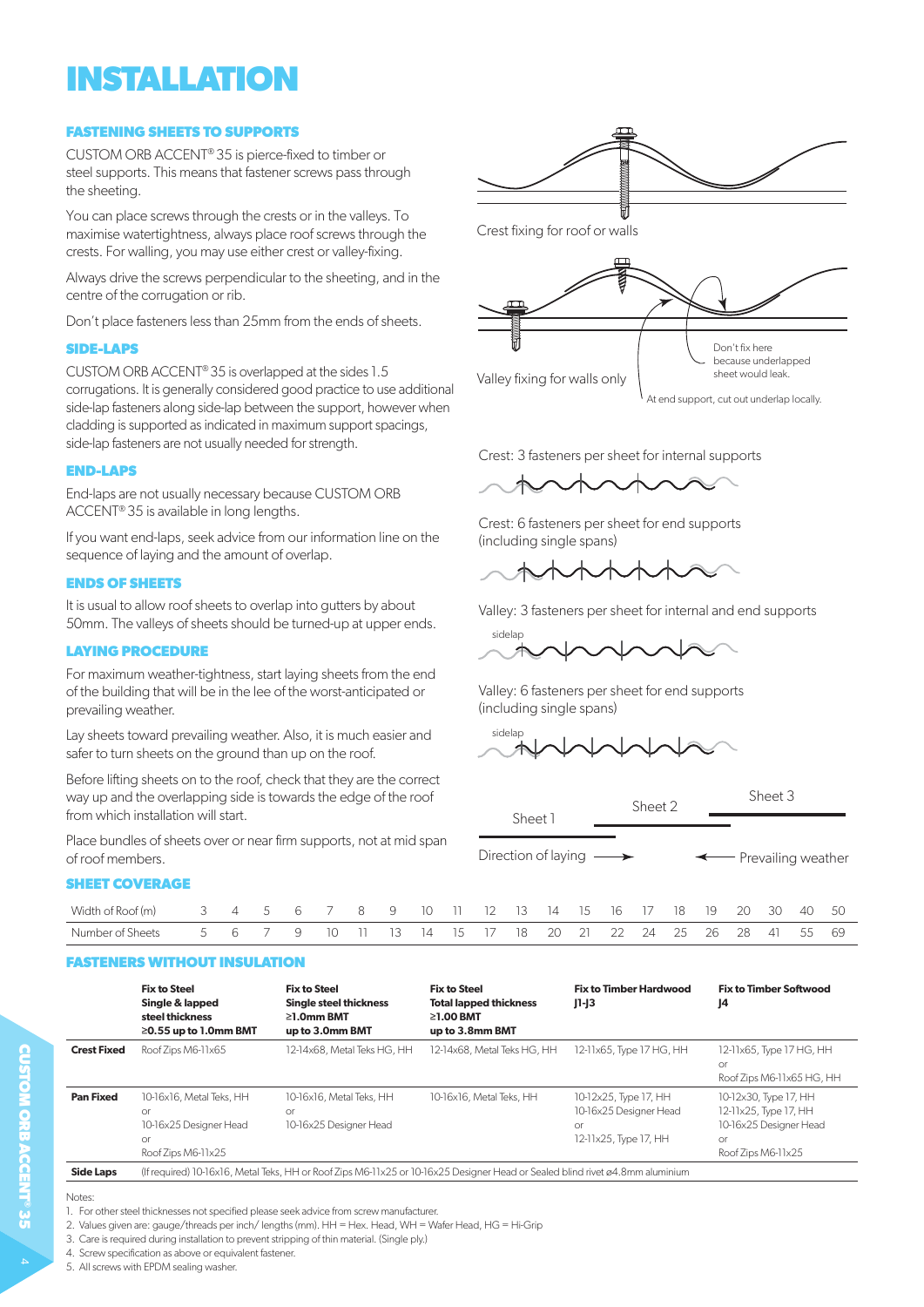#### **WALKING ON ROOFS**

Always walk on or near the support lines. Generally, keep your weight evenly distributed over the soles of both feet to avoid concentrating your weight on either heels or toes. Always wear smooth soft-soled shoes; avoid ribbed soles that pick up and hold small stones, swarf and other objects.

#### **MAINTENANCE**

Optimum product life will be achieved if all external surfaces are washed regularly. Areas not cleaned by natural rainfall (such as the tops of walls sheltered by eaves) should be washed down according to our maintenance guidelines.

# **STORAGE AND HANDLING**

Handling Safety - LYSAGHT® product may be sharp and heavy.

It is recommended that heavy-duty cut resistant gloves and appropriate manual handling techniques or a lifting plan be used when handling material.

Keep the product dry and clear of the ground. If stacked or bundled product becomes wet, separate it, wipe it with a clean cloth and stack it to dry thoroughly.

Handle materials carefully to avoid damage: don't drag materials over rough surfaces or each other; carry tools, don't drag them; protect from swarf.

#### **METAL & TIMBER COMPATIBILITY**

Lead, copper, bare steel and green or some chemically-treated timber are not compatible with this product; thus don't allow any contact of the product with those materials, nor discharge of rainwater from them onto the product. If there are doubts about the compatibility of products being used, ask for advice from our information line.

#### **CUTTING**

For cutting thin metal on site, we recommend a circular saw with a metal-cutting blade because it produces fewer damaging hot metal particles and leaves less resultant burr than does a carborundum disc.

Cut materials over the ground and not over other materials.



#### **TURNING-UP CUSTOM ORB ACCENT® 35**

This section describes how you can treat the ends of sheets to maximise waterproofing, or to stop vermin entering.

At the high end of roofing, wind can drive water uphill, under the flashing or capping, into a building. To minimise this problem, you turn up the valleys (or pans) at the high end of roofing. (The process is called turning-up (or stop-ending).

All roofing on low slopes (≤25°) should be turned-up.

During the turn-up operation, care should be exercised to prevent tearing or puncturing the steel sheets.

You can turn-up sheets before or after they are fixed on the roof. If you do the latter, you must have sufficient clearance for the turn-up tool at the top end of the sheets (about 50mm).

With a shifting spanner or other appropriate tool closed down to approximately 2mm, grip the valley corrugations 27mm in from the end of the sheet and turn up as far as possible. Be careful not to tear the sheet.

#### **SEALED JOINTS**

For sealed joints use screws or rivets and neutral-cure silicone sealant branded as suitable for use with galvanised or ZINCALUME® steel.

#### **SIMPLE, LOW-COST FIXING**

CUSTOM ORB ACCENT® 35 can be fixed with hex head screws ensuring fast and simple installation. The standard overlap is 1.5 corrugations.

#### **SWARF**

Sweep all metallic swarf and other debris from roof areas and gutters at the end of each day and at the completion of the installation. Failure to do so can lead to surface staining when the metal particles rust.